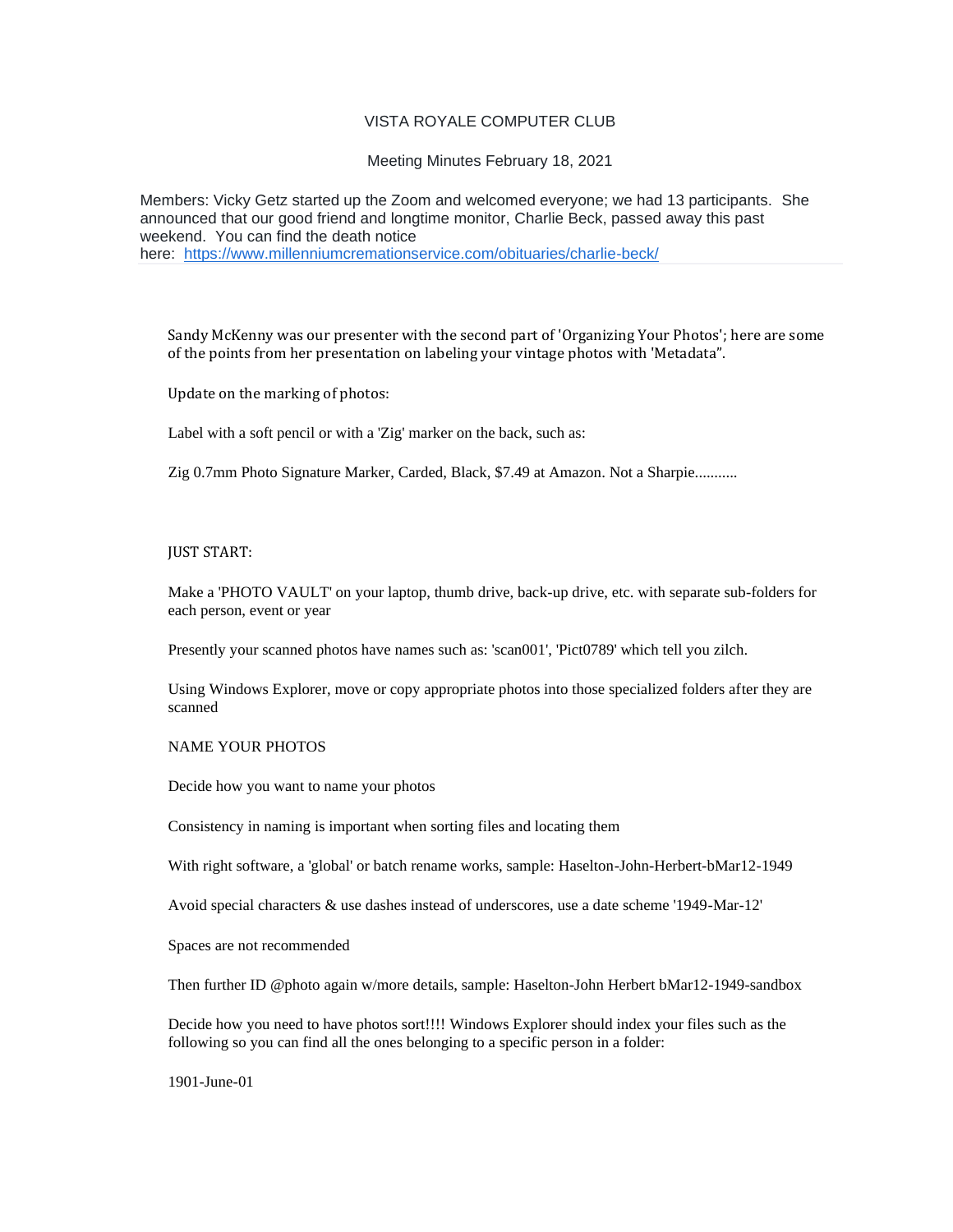Smith-George-b1901-marriage

Smith-George-b1901-death1950

Smith-Mary-marriage

Smith-Sally-graduation

### ORGANIZED

Presumably you now have all your photos in more than one place and have organized them in sub-folders by family, person, event, etc.

Multiple back-up copies of your photos and videos in multiple places are essential. If it's in only one place, it's not backed up.

Have you done a 'global/batch re-name' or re-named them individually?

Now for the next step...........

#### WHAT IS METADATA

Metadata is information relating to a file that is embedded in photo files & becomes part of photo

Best-case scenario: this info travels with photo or file when it's stored, shared, copied, or when it's uploaded to a website

Sadly, this is not the case in some instances so that is why new Metadata standards are being created by a task force of experts

Now that everything is digital, Metadata is the equivalent of writing on the back of a photo

## TYPES OF METADATA

## *Exif =Exchangeable image file format*

This is considered 'device data': info that is automatically written to file by camera or scanner when created

It records camera make/model, resolution, exposure, location, etc.

Typically, you will not change or add to any of this section although it is possible when using some software. 'Location' is the one most concerning if the photo is of a small child or something of value.......... common concern.

#### *IPTC = International Press Telecommunications Council*

This is 'subject data' and usually manually recorded by user; it includes: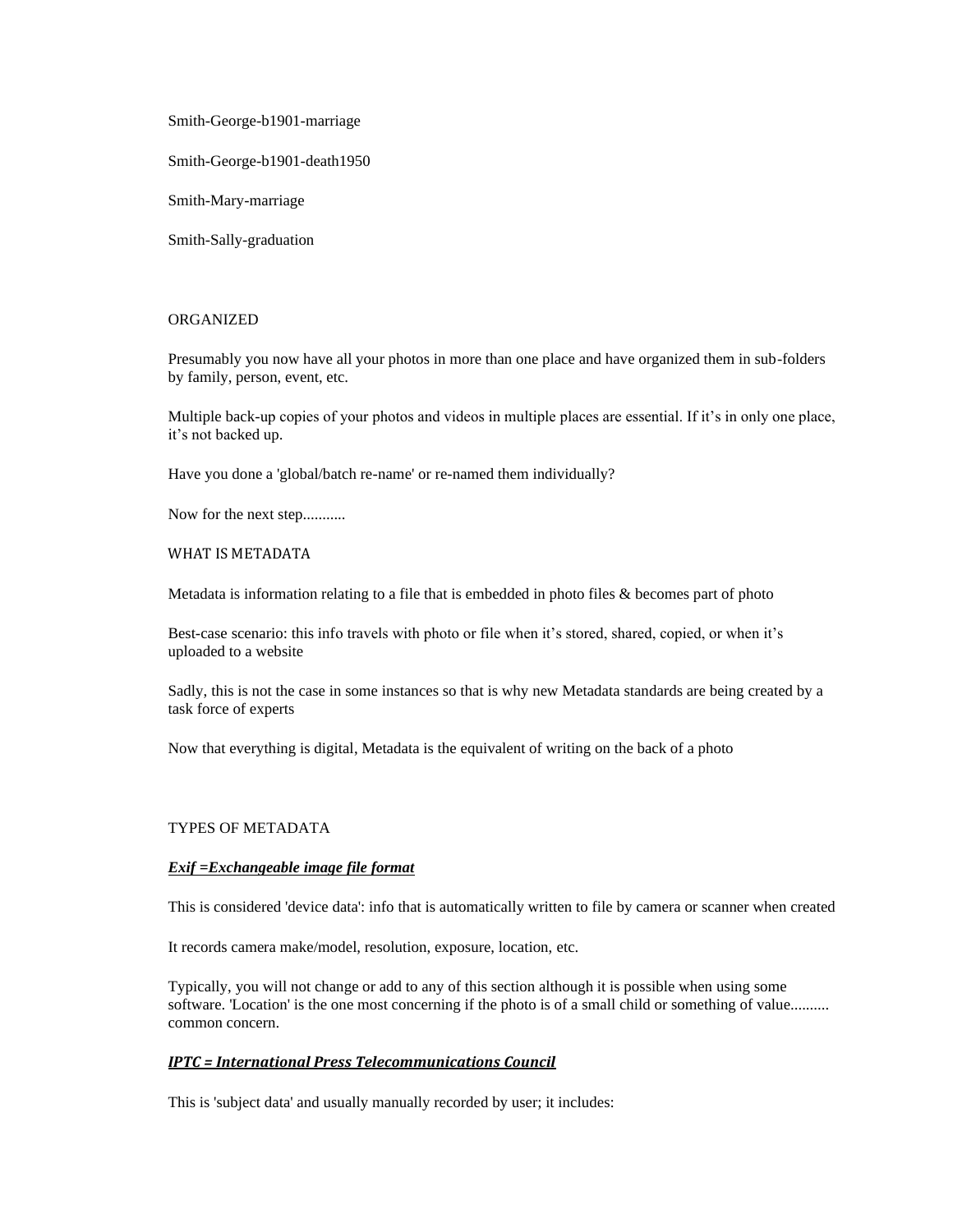Title Subject Rating Tags Comments Authors File Location Date acquired

New industry Metadata standards should be done in 2021 so most website & companies will handle it the same way

Pick software that makes adding Metadata easy

If you are going to use it, decide which slots you will use for different information

At least 'tag' each photo and keep an up-to-date list of the tags you use....... i.e.: father, John, holidays, pets, house, Vista, legal, vital record, etc.

#### HOW TO GET TO METADATA WINDOW:

PC: In Windows Explorer, 'right click' on file name and choose 'Properties' [Mac: select image & open Information with Command-I]

In properties, click on 'details'

There will be several sections, concentrate on the top of this window

You will want to add in your info by clicking on the space **after** each category; you only see it when you move your cursor to the right......

You should consider what YOU want in each slot by creating a Tag & Metadata Cheat sheet so you have consistency

In the 'General' tab you can rename this file.

TAG & PHOTO NAMING CHEAT SHEET

A cheat sheet is a working document ….........print and hang up over your computer and change & improve it as you go along. Mine is a combo of both.

METADATA FILL-IN SLOTS: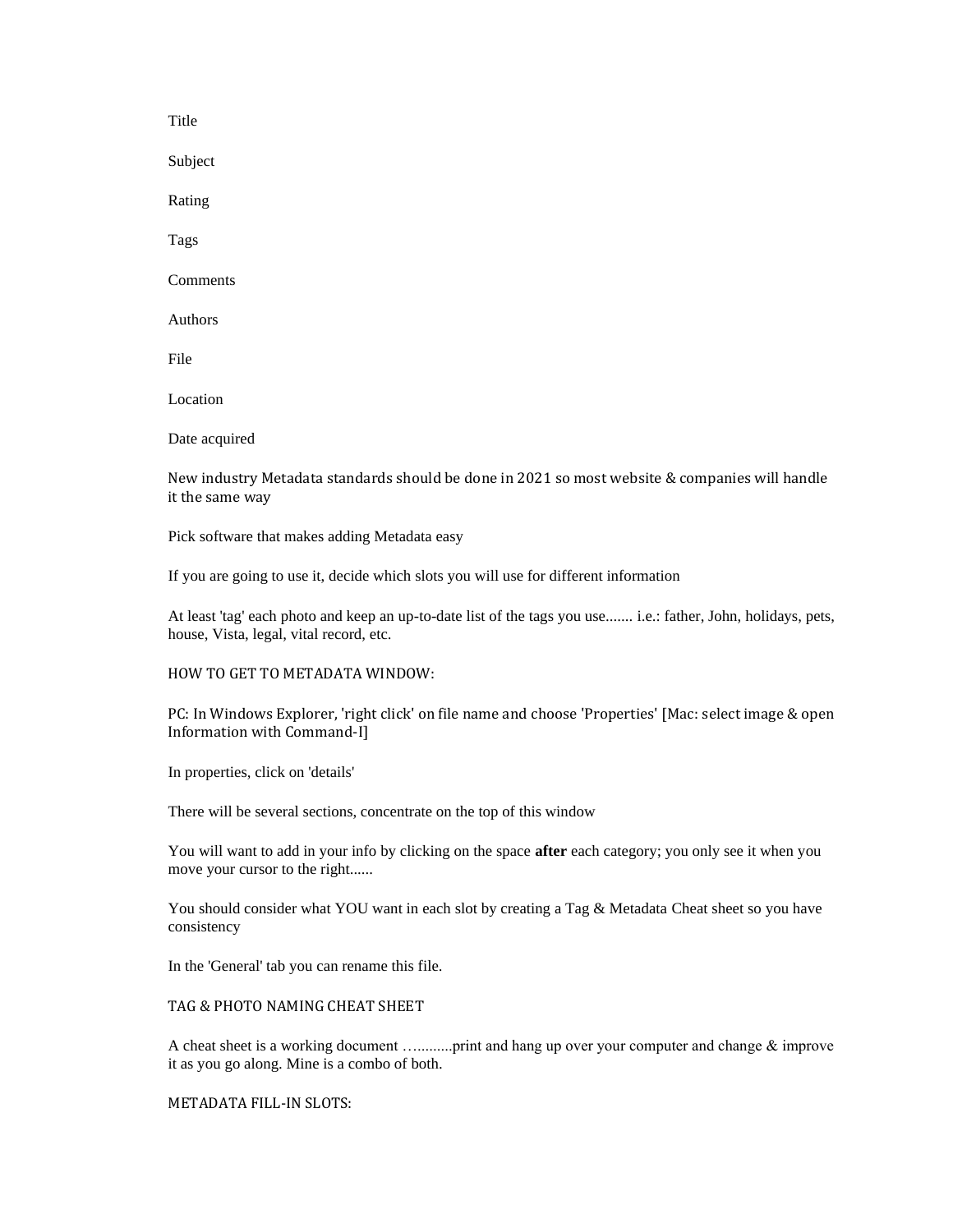Title: similar to a type of caption

Subject: event, location

Rating: ?????? [how important is it to you]

Tags: [use your list, tags are automatically separated by semi-colons]

Authors: if known or your name, e-mail address [**only** if you want to be found by whoever sees the photo]

Tags: key features in photos such as names of people, time period, any unique aspects

Comments: names of all known persons in photo ...starting at front left; indicate any person who is 'unknown' in your list

Date Taken: use what you have if only a month & year [has a calendar which is awkward] [Further down will be supposedly the date created, but remember that it is probably the date it was scanned or loaded onto your computer] If it is obviously wrong, your device may have its internal clock set wrong

Shared with: [if you have done so.........]

Owner: Sandra H McKenny [Vtvista@gmail.com](mailto:Vtvista@gmail.com)

Sandy is using this software: **FastStone Viewer** [https://www.faststone.org/](https://vrcomputerclub-dot-yamm-track.appspot.com/Redirect?ukey=1HqwuEtkQIAl2xUAFN81J1MLoXbtU61t-XPX-_LwJAjY-0&key=YAMMID-68532888&link=https%3A%2F%2Fwww.faststone.org%2F)

\_\_\_\_\_\_\_\_\_\_\_\_\_\_\_\_\_\_\_\_\_\_\_\_\_\_\_\_\_\_\_\_\_\_\_\_\_\_\_\_\_\_\_\_\_\_\_\_\_\_\_\_\_\_\_\_\_\_\_\_\_

Rated 5 stars by CNET editors at Download.com

FastStone Image Viewer is a fast, stable, user-friendly image browser, converter and editor. It has a nice array of features that include image viewing, management, comparison, red-eye removal, emailing, resizing, cropping, retouching and color adjustments. Its innovative but intuitive full-screen mode provides quick access to EXIF information, thumbnail browser and major functionalities via hidden toolbars that pop up when your mouse touches one of the four edges of the screen. Other features include a high-quality magnifier and a musical slideshow with 150+ transitional effects, as well as lossless JPEG transitions, drop shadow effects, image annotation, scanner support, histogram and much more. It supports all major graphic formats (BMP, JPEG, JPEG 2000, animated GIF, PNG, PCX, PSD, EPS, TIFF, WMF, ICO, CUR and TGA) and popular digital camera RAW formats (CR2, CR3, CRW, NEF, NRW, PEF, RAF, RWL, MRW, ORF, SRW, X3F, ARW, SR2, SRF, RW2 and DNG).

No Adware. No Spyware. Free for Home Users Version 7.5 2020-03-10

Free for personal use

Shows thumbnail of photos in Windows Explorer instead of icons

Better for moving or identifying photos

Re-names, global rename, tags, metadata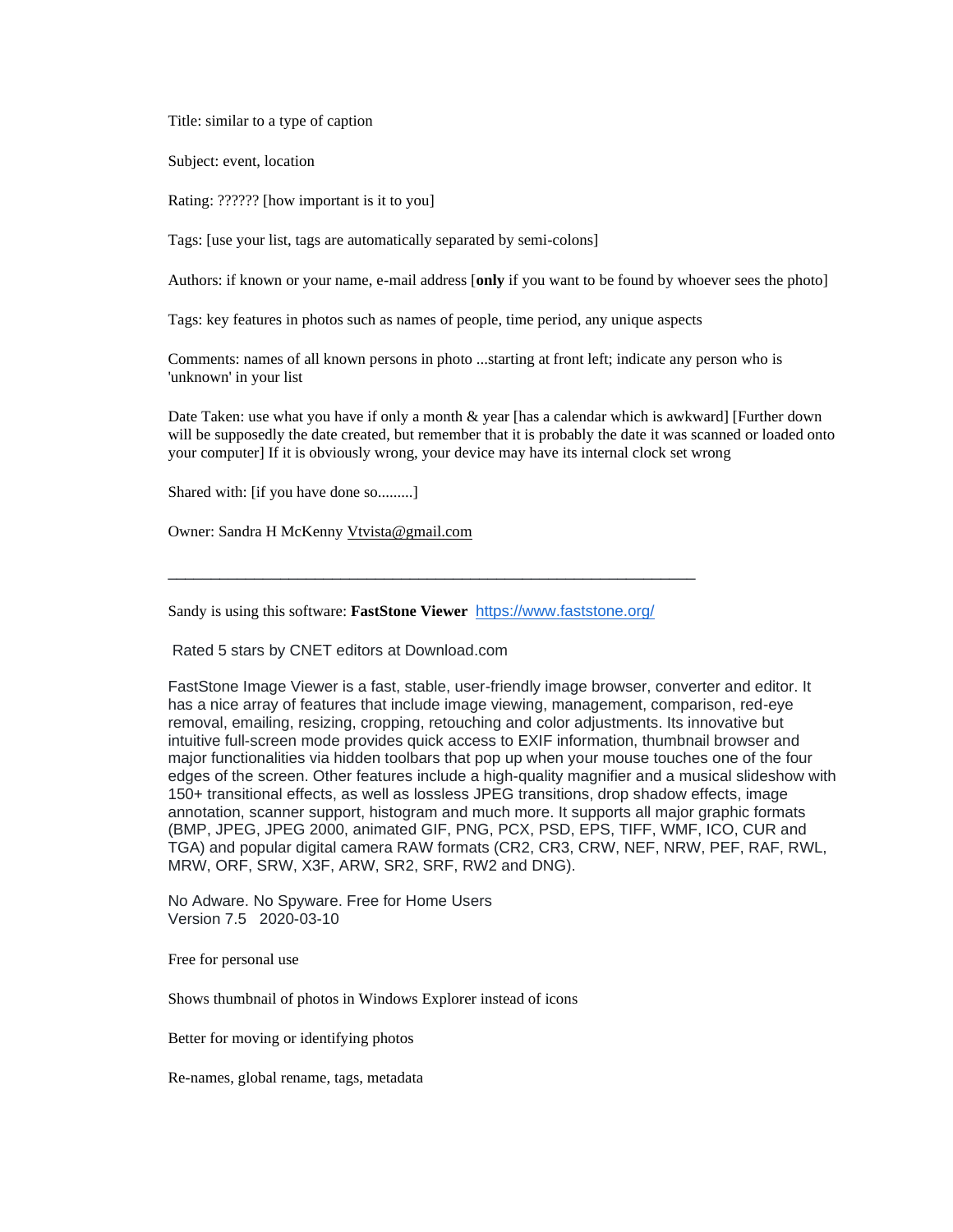Also: crops, resizes, rotates, scan, emails, prints, selects areas, slide show, clones/heals, compare, screen capture, smooths, effects, red eye removal

\_\_\_\_\_\_\_\_\_\_\_\_\_\_\_\_\_\_\_\_\_\_\_\_\_\_\_\_\_\_\_\_\_\_\_\_\_\_\_\_\_\_\_\_\_\_\_\_\_\_\_\_\_\_\_\_\_\_\_\_\_\_\_\_\_\_\_\_\_\_\_\_

You might be interested in one of these:

Adding Metadata to Your Digital Photos'

[https://www.rootstech.org/blog/adding-metadata-to-your-digital-photos?lang=eng](https://vrcomputerclub-dot-yamm-track.appspot.com/Redirect?ukey=1HqwuEtkQIAl2xUAFN81J1MLoXbtU61t-XPX-_LwJAjY-0&key=YAMMID-68532888&link=https%3A%2F%2Fwww.rootstech.org%2Fblog%2Fadding-metadata-to-your-digital-photos%3Flang%3Deng)

Part 2:

[https://www.rootstech.org/blog/metadata-basics-how-to-keep-your-stories-alive-digitally?lang=eng](https://vrcomputerclub-dot-yamm-track.appspot.com/Redirect?ukey=1HqwuEtkQIAl2xUAFN81J1MLoXbtU61t-XPX-_LwJAjY-0&key=YAMMID-68532888&link=https%3A%2F%2Fwww.rootstech.org%2Fblog%2Fmetadata-basics-how-to-keep-your-stories-alive-digitally%3Flang%3Deng)

Yandex' Reverse Image Search [https://www.youtube.com/watch?v=nWESkqcKsys](https://vrcomputerclub-dot-yamm-track.appspot.com/Redirect?ukey=1HqwuEtkQIAl2xUAFN81J1MLoXbtU61t-XPX-_LwJAjY-0&key=YAMMID-68532888&link=https%3A%2F%2Fwww.youtube.com%2Fwatch%3Fv%3DnWESkqcKsys) [Vicky will discuss this at a later date]

Maureen Taylor, The Photo Detective: Adding Metadata to Your Digital Photos'

[https://www.rootstech.org/blog/adding-metadata-to-your-digital-photos?lang=eng](https://vrcomputerclub-dot-yamm-track.appspot.com/Redirect?ukey=1HqwuEtkQIAl2xUAFN81J1MLoXbtU61t-XPX-_LwJAjY-0&key=YAMMID-68532888&link=https%3A%2F%2Fwww.rootstech.org%2Fblog%2Fadding-metadata-to-your-digital-photos%3Flang%3Deng)

Part 2:

[https://www.rootstech.org/blog/metadata-basics-how-to-keep-your-stories-alive-digitally?lang=eng](https://vrcomputerclub-dot-yamm-track.appspot.com/Redirect?ukey=1HqwuEtkQIAl2xUAFN81J1MLoXbtU61t-XPX-_LwJAjY-0&key=YAMMID-68532888&link=https%3A%2F%2Fwww.rootstech.org%2Fblog%2Fmetadata-basics-how-to-keep-your-stories-alive-digitally%3Flang%3Deng)

Family History Metadata Working Group chaired by Christopher Desmond is working on a set of standards to enable us to embed metadata, share it, and download it.

[https://maureentaylor.com/metadata-and-family-photos/](https://vrcomputerclub-dot-yamm-track.appspot.com/Redirect?ukey=1HqwuEtkQIAl2xUAFN81J1MLoXbtU61t-XPX-_LwJAjY-0&key=YAMMID-68532888&link=https%3A%2F%2Fmaureentaylor.com%2Fmetadata-and-family-photos%2F)

#### METADATA STANDARDS

….to develop standards that will be adopted by the industry, not only for the genealogy industry, but even bigger than that, dealing with the Googles and the Amazons plus all these other major companies

..., a user can go in there and identify or edit it when you export a photo from your platform, we are providing the specific IPTC XMP fields that we recommend the mapping of the metadata to so that it can be read and viewed in future platforms and always ... passes with the photo

...Facebook, Ancestry, My Heritage, Google all have certain aspects; they will read some fields and not read others

Denise May Levenick, The Family Curator: book: How to Archive Family Photos

Check it out from Indian River Co Library or buy at Ancestry \$21.66. Sandy will also lend her copy.

Informational with lots of Fun projects

PHOTO SOFTWARE: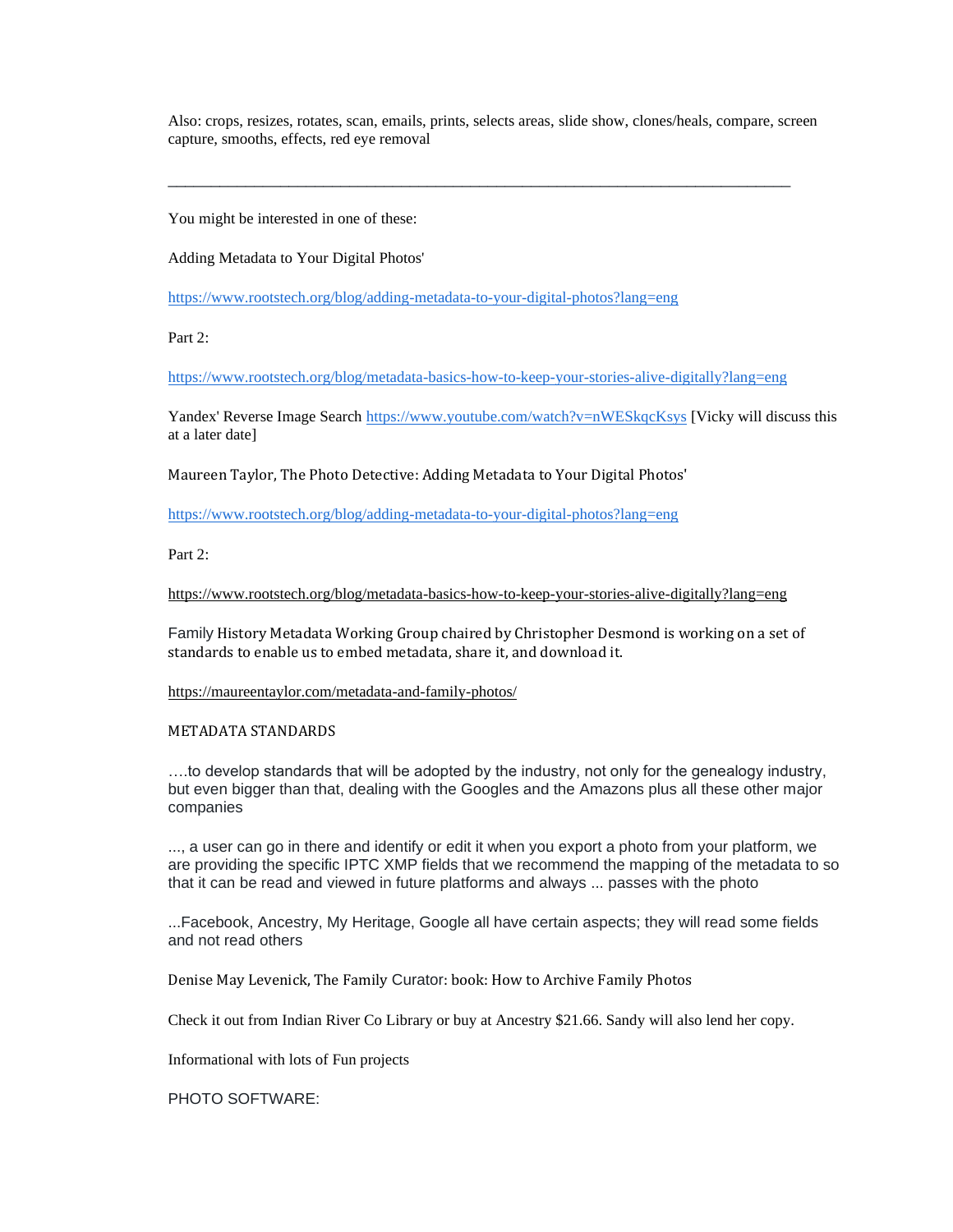Know how the different ones work, especially for you; use what you are comfortable with

'Picasa' by Google is now gone

Viva-Pix in conjunction w/Memory Web is on cutting edge of Metadata

FastStone Image Viewer so you can see your photos [not icon] in Windows Explorer

Gimp is a full-blown graphics software

Windows has PhotoPaint.... it is a joke!

Lots of other apps you can purchase

REMEMBER: ALWAYS KEEP A 'PRISTINE' COPY OF YOUR ORIGINAL, only 'fix' a *copy* of your photo and then indicate in the new name such as: cottage2001-edited.jpg

Sandy wanted to remind everyone interested in genealogy that RootsTech [https://www.rootstech.org/?lang=eng](https://vrcomputerclub-dot-yamm-track.appspot.com/Redirect?ukey=1HqwuEtkQIAl2xUAFN81J1MLoXbtU61t-XPX-_LwJAjY-0&key=YAMMID-68532888&link=https%3A%2F%2Fwww.rootstech.org%2F%3Flang%3Deng) from Salt Lake City is only a week away and sessions are available during the whole week of RootsTech, February 22nd-27th. REGISTER FOR FREE and watch as much or as little as you wish. Looks like some interesting DNA sessions.

#### Next Zoom

Watch your email for your zoom invitation for February 25, 2021 at 9:30............ Vicky will do editing and fixing your photos.

Regards, Sandy McKenny, sec.

\*\*\*\*\*\*\*\*\*\*\*\*\*\*\*\*\*\*\*\*\*\*\*\*\*\*\*\*\*\*\*\*\*\*\*\*\*\*\*\*\*\*\*\*\*\*\*\*\*\*\*\*\*\*\*

#### RE CANDIDATE RESUMES

Sandy also mentioned that those owners who chose to electronic vote in Vista election were *not* mailed, sent or given a location of the resumes of the candidates. Apparently, you can get copies if you call the office OR his is how you can find them.

Click on the vote link in the email sent to you from the Association office that looks like this:

*2021 Annual Meeting and Election*